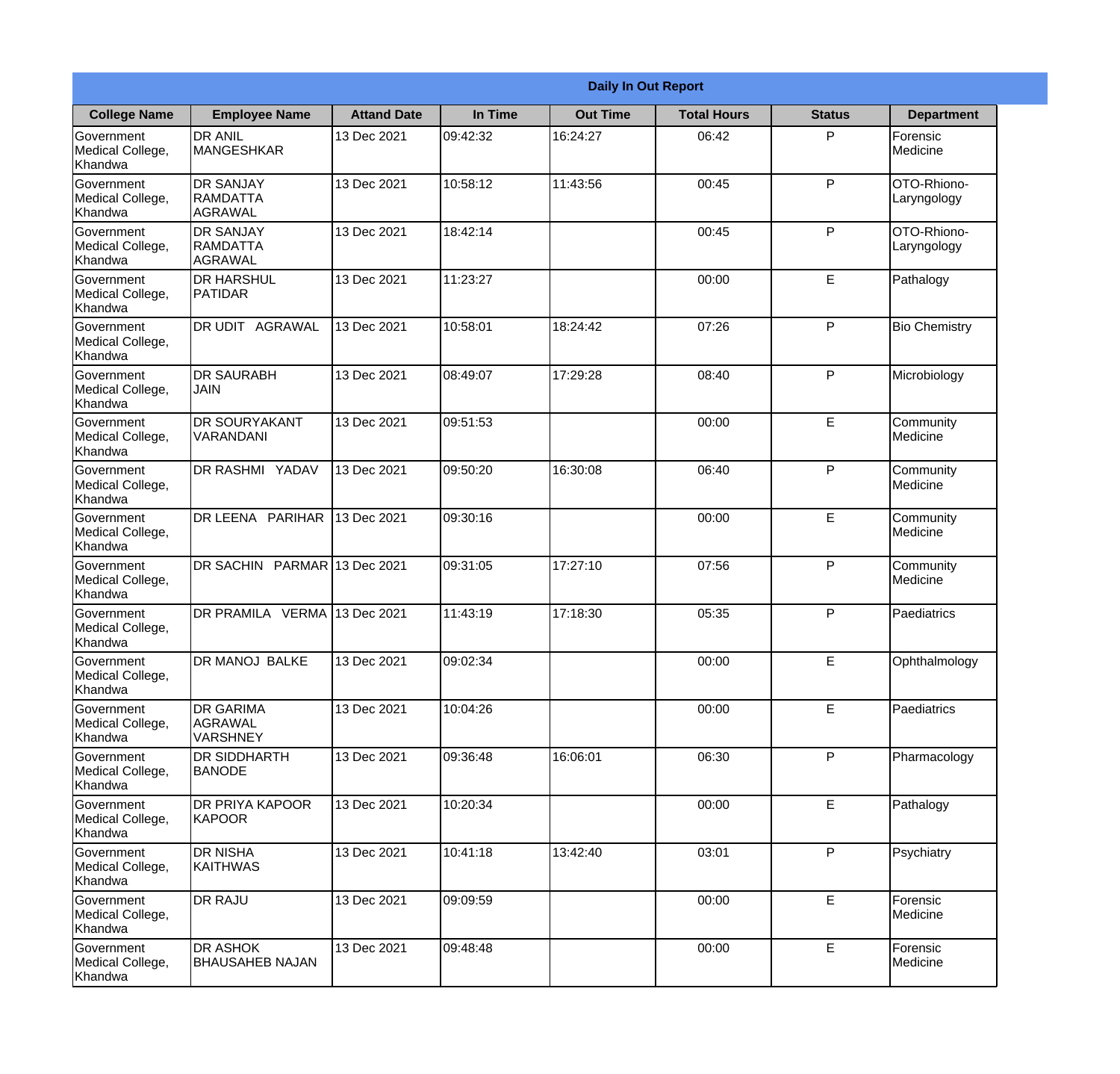| <b>Designation</b>                  | <b>Category</b> |
|-------------------------------------|-----------------|
| Assistant Professor   Para Clinical |                 |
| Professor                           | Clinical        |
| Professor                           | Clinical        |
| Assistant Professor   Para Clinical |                 |
| Associate Professor Non Clinical    |                 |
| Associate Professor   Para Clinical |                 |
| Demonstrator/Tutor   Para Clinical  |                 |
| Assistant Professor   Para Clinical |                 |
| Assistant Professor   Para Clinical |                 |
| <b>Assistant Professor</b>          | Para Clinical   |
| Professor                           | Clinical        |
| <b>Assistant Professor Clinical</b> |                 |
| Associate Professor Clinical        |                 |
| Associate Professor Para Clinical   |                 |
| Demonstrator/Tutor   Para Clinical  |                 |
| <b>Assistant Professor</b>          | <b>Clinical</b> |
| Demonstrator/Tutor   Para Clinical  |                 |
| Associate Professor   Para Clinical |                 |

## **Daily In Out Report**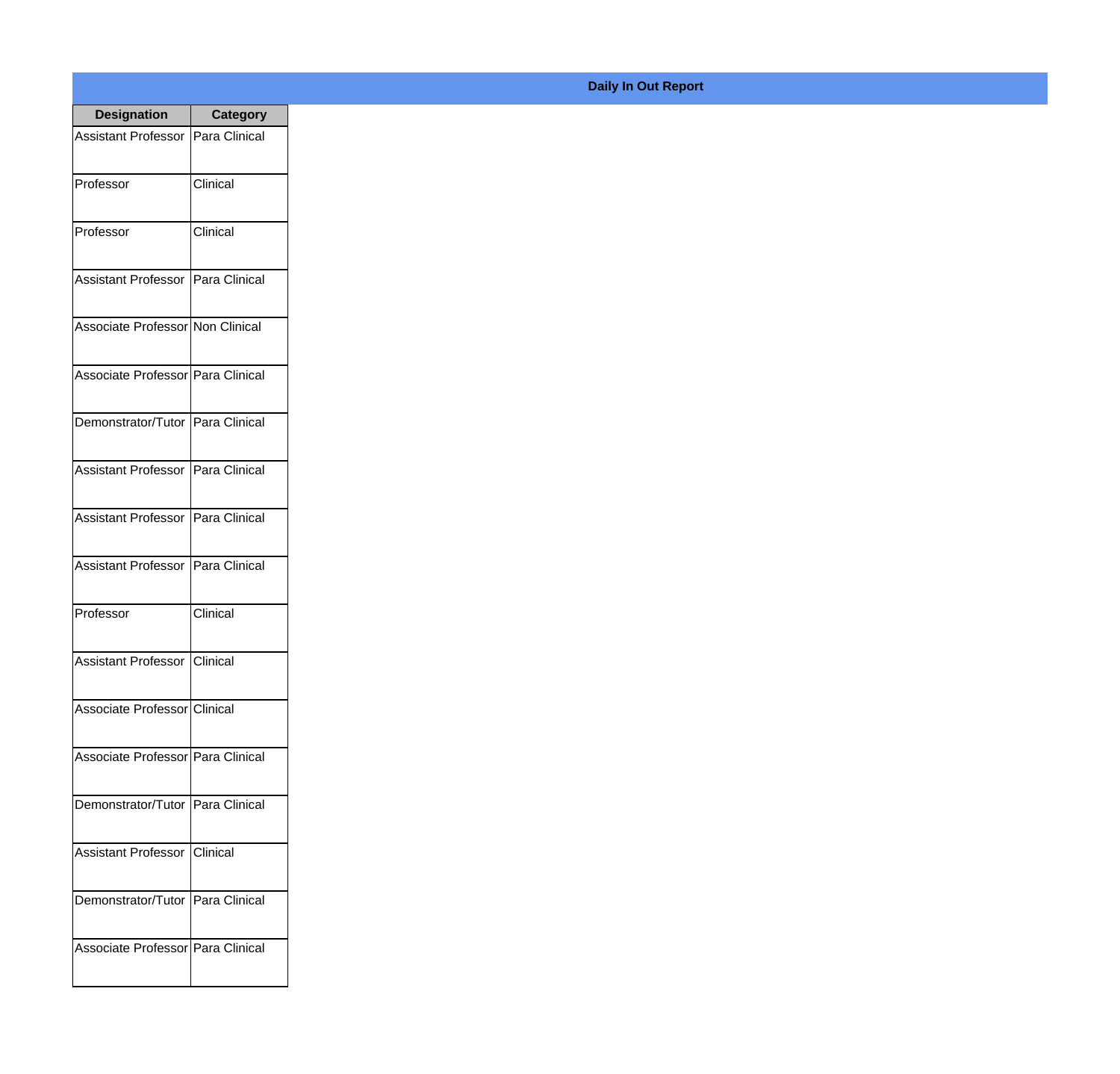|                                                  |                                       |             |           | <b>Daily In Out Report</b> |       |   |                              |
|--------------------------------------------------|---------------------------------------|-------------|-----------|----------------------------|-------|---|------------------------------|
| Government<br>Medical College,<br>Khandwa        | <b>DR PRIYESH</b><br><b>IMARSKOLE</b> | 13 Dec 2021 | 10:22:43  | 16:46:15                   | 06:24 | P | Community<br><b>Medicine</b> |
| Government<br>Medical College,<br>Khandwa        | DR SUNIL<br><b>BAJOLIYA</b>           | 13 Dec 2021 | 11:03:27  |                            | 00:00 | E | OTO-Rhiono-<br>Laryngology   |
| Government<br>Medical College,<br>Khandwa        | DR NISHA MANDLOI<br> PANWAR           | 13 Dec 2021 | 16:37:13  |                            | 00:00 | E | Obstetrics &<br>Gynaecology  |
| Government<br>Medical College,<br>Khandwa        | <b>DR NANDINI</b><br><b>DIXIT</b>     | 13 Dec 2021 | 10:58:54  |                            | 00:00 | E | Paediatrics                  |
| Government<br>Medical College,<br>Khandwa        | <b>DR MUKTESHWARI</b><br>IGUPTA       | 13 Dec 2021 | 11:18:49  | 16:41:29                   | 05:23 | P | Pharmacology                 |
| <b>Government</b><br>Medical College,<br>Khandwa | <b>RAY</b><br><b>DR YASHPAL</b>       | 13 Dec 2021 | 14:29:12  |                            | 00:00 | Е | Anatomy                      |
| Government<br>Medical College,<br>Khandwa        | <b>WAGHMARE</b><br>RENU               | 13 Dec 2021 | 109:50:30 | 16:17:39                   | 06:27 | P | Community<br>Medicine        |